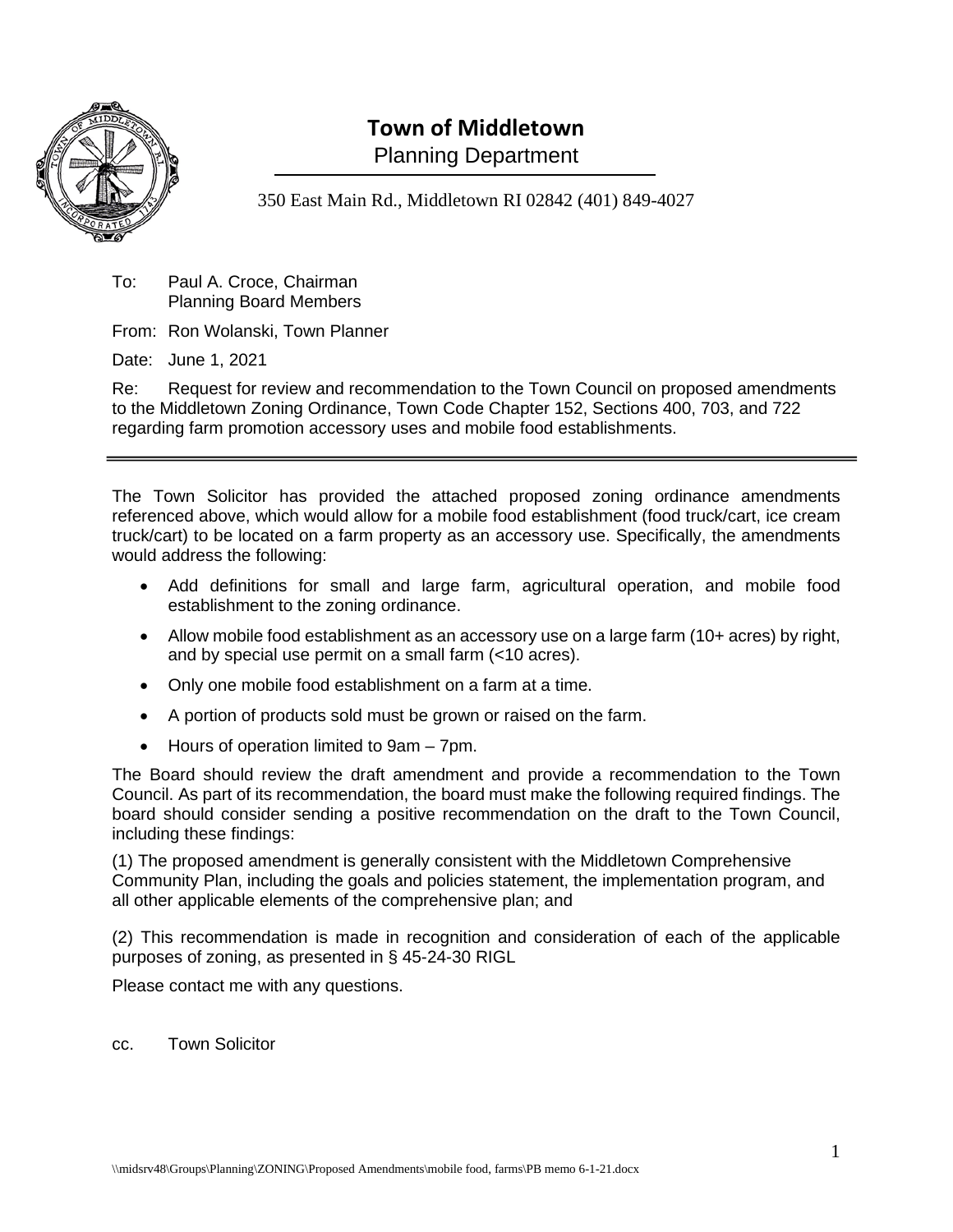#### **ORDINANCE OF THE TOWN OF MIDDLETOWN, RHODE ISLAND**

## **AN ORDINANCE AMENDING THE TOWN CODE OF THE TOWN OF MIDDLETOWN**

# **TITLE XV: LAND USAGE Chapter 152, Zoning Code**

#### **NOW THEREFORE, BE IT ORDAINED AS FOLLOWS:**

FIRST: That Town Code Title XV, Chapter 152, Entitled "Zoning Code" is amended by: (1) amending the definition of "Farm-Promotion Accessory Use" in Section 400, entitled "Definitions" and adding definitions for "Agricultural Operations", "Farm (small)", "Farm (large)", and "Mobile Food Establishment" thereto; (2) amending Subsection (F) of Section 703, entitled "Accessory Uses and Structures"; and, (3) amending Section 722, entitled "Farm Promotion Accessory Uses", as follows (language to be deleted is stricken out within brackets; language to be added is underlined and presented in red ink):

#### **SECTION 400: DEFINITIONS**

*AGRICULTURAL OPERATIONS.* Any commercial enterprise which has as its primary purpose horticulture, viticulture, viniculture, floriculture, forestry, dairy farming, or aquaculture, or the raising of livestock, furbearing animals, poultry or bees, or as such definition may be amended from time to time in Section 2-23-4 of the Rhode Island General Laws entitled "The Rhode Island Right to Farm Act."

*FARM (SMALL).* Agricultural land consisting of one or more contiguous parcels totaling less than 10 acres in area, together with principal and accessory buildings, upon which agricultural operations are conducted.

*FARM (LARGE).* Agricultural land consisting of one or more contiguous parcels totaling 10 acres or more in area, together with principal and accessory buildings, upon which agricultural operations are conducted.

*FARM-PROMOTION ACCESSORY USE.* An accessory use which is not customarily incidental to a use permitted as an agricultural use under § 602 but which tends to preserve and/or promote the use of land for farming and is clearly incidental and subordinate to the primary agricultural use. Farm-promotion accessory uses include: equipment and trade fairs, farmers' markets, mobile food establishments, farm guest houses, livestock sales and auctions, and, when conducted in a farm setting, arts and crafts shows, banquets, corporate functions, and weddings.

*MOBILE FOOD ESTABLISHMENT ("MFE")*.A food service operation that is operated from a movable from a movable motor-drive or propelled vehicle, portable structure, or watercraft that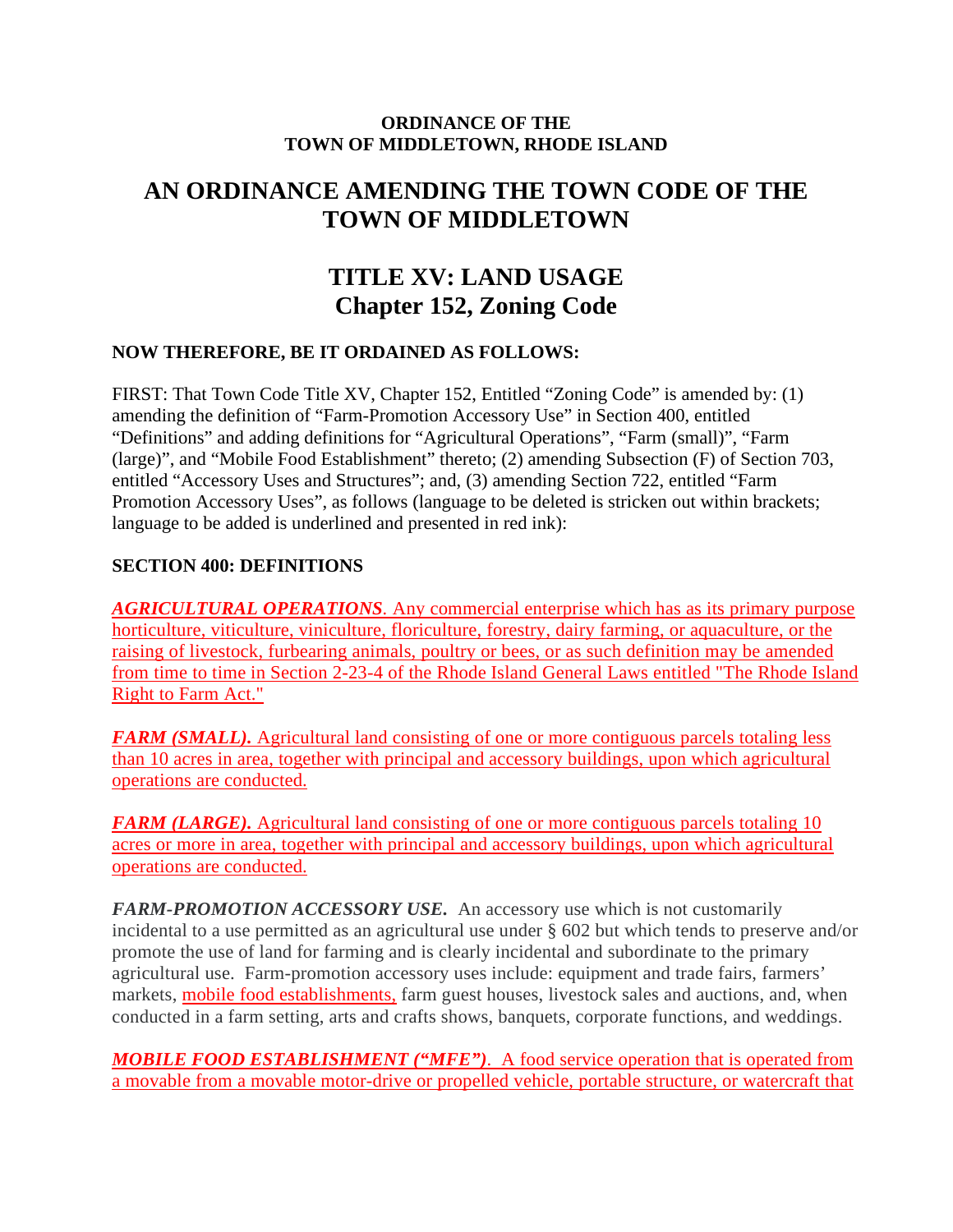can change location. MOBILE FOOD ESTABLISHMENTS specifically includes, but is not limited to, food trucks, food carts, ice-cream trucks/carts, and lemonade trucks/carts.

### **SECTION 703: ACCESSORY USES AND STRUCTURES.**

(F) Farm-promotion accessory uses are allowed by obtaining a special use permit from the Board of Review; provided however, that the operation of a mobile food establishment on a large farm, as set forth in Section 722 hereof, shall be permitted by right. Such uses are subject to applicable requirements and conditions of farm-promotion accessory use, as well as to any conditions imposed by the Board under conditions on variances and special use permits.

### **SECTION 722: FARM PROMOTION ACCESSORY USES**

The purpose of farm-promotion accessory uses is to preserve viable agriculture and the rural character of the town by allowing farmers to conduct supplemental income-producing activities at a scale or intensity that will not unduly change the character of the area. Where issuance of a special use permit is required under Section 703, All farm-promotion accessory uses, must comply with any conditions imposed by the Board of Review under § 904; in addition, the uses specified below must satisfy the following requirements:

- (A) Farm guest house.
	- (1) No kitchen facilities in guest rooms;
	- (2) Not more than one guest room per acre of land, to a maximum of nine rooms;
	- (3) No guest room shall have less than 70 square feet of floor area;

 (4) Guestrooms shall not be equipped for or rented to more than two individual guests, except that children 12 or under may accompany their parents in a room;

- (5) Parking shall be provided according to the following formula:
	- (a) One parking space per room;
	- (b) Two parking spaces for the principal residential use;
	- (c) No RV parking or facilities;

 (6) Where public sewer is not provided, the adequacy of the existing/proposed ISDS and its location in relation to fresh water or coastal wetlands, rivers, streams and other waterways shall be reviewed by the Conservation Commission and an advisory opinion shall be forwarded to the Zoning Board of Review prior to its consideration.

 (B) Product stands. One product stand for the sale of agricultural products may be operated on each lot or parcel devoted to an agricultural use permitted under § 602.

 (1) Substantially all of the products sold, or the ingredients in the products sold, must be grown or raised on the premises;